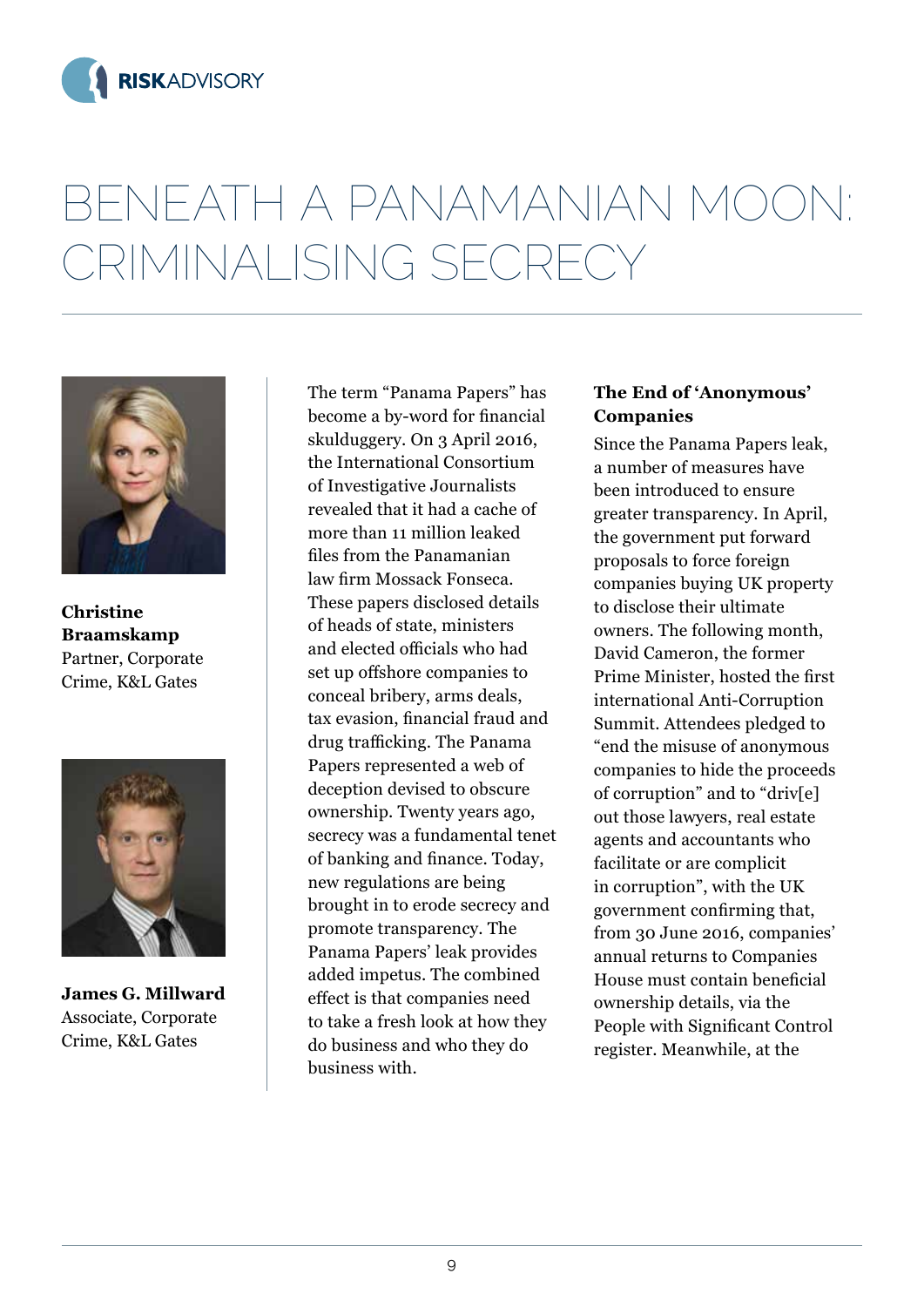

beginning of October, Ireland's Minister of Finance, citing the Panama Papers, condemned tax evasion and promised to criminalise individuals who fail to disclose offshore accounts from 2017.

The momentum towards enforced transparency will be relentless. Some of Britain's offshore territories have even consented to exchange beneficial ownership information from their registers with each other. For wrongdoers, and those who help conceal their identities, there will be fewer places to hide.

### **Are you doing business with Bashar al-Assad?**

The fourth EU anti-money laundering directive will be fully implemented in all member states by 26 June 2017, which requires that ultimate beneficial owners (UBO) are identified. 'Who are you doing business with?' is the key question.

Organisations must ascertain and be able to evidence the UBO of those parties they are doing business with. The risks of failing to do so are vast.

The Panama Papers leak has sparked international regulators to begin investigations into money-laundering, aimed at uncovering instances where funds have been provided to the targets of sanctions and or used for terrorist financing. Do you know if you are exporting to the cousins of President Bashar al-Assad?

Certain individuals have enormous incentives to disguise their identities. And the penalties of dealing with them are severe. In September 2016, it was reported that the U.S. and Dutch authorities proposed a \$1.4 billion fine to settle allegations that the Scandinavian telecommunications company Teliasonera paid bribes to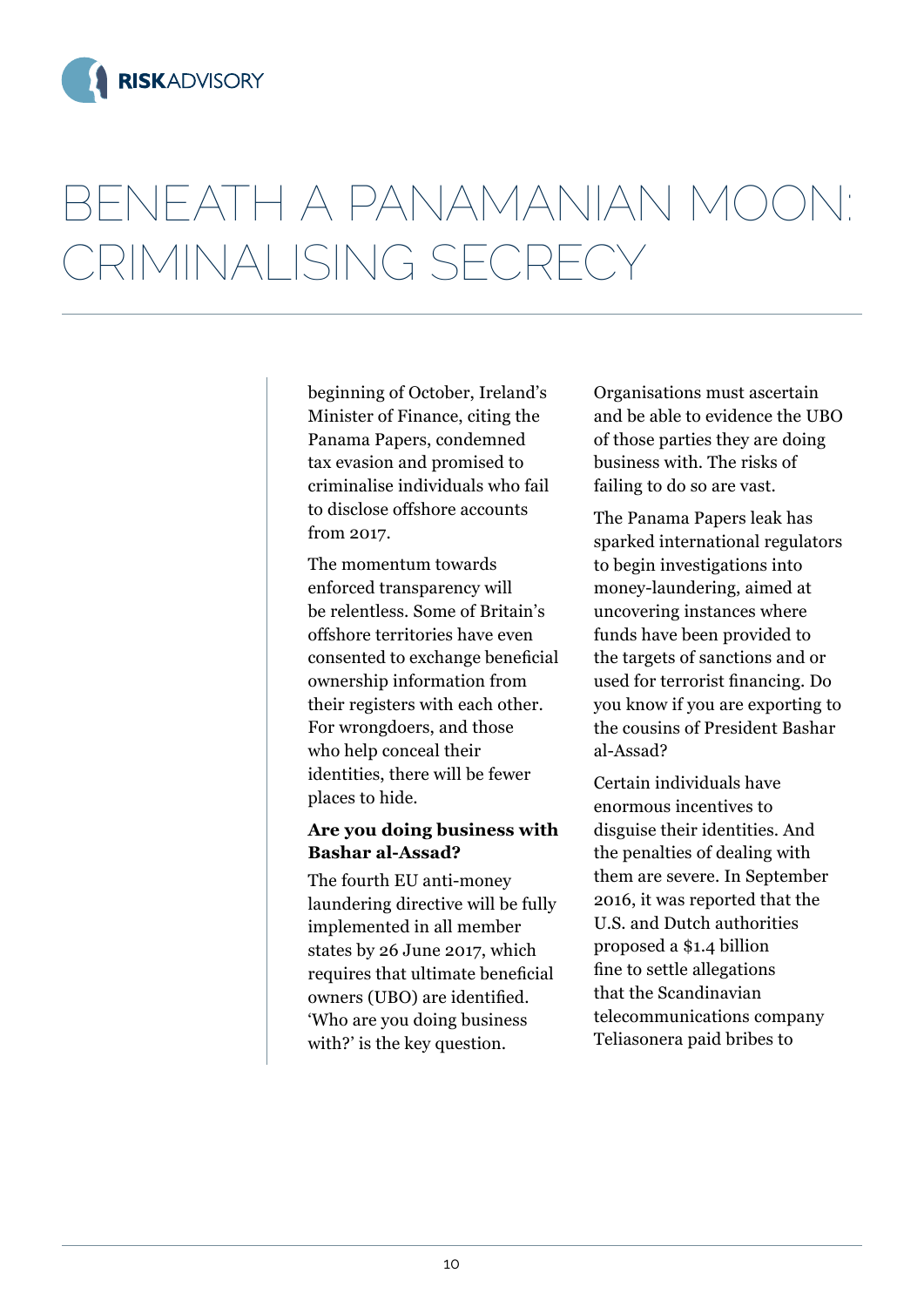

win business in 2007. Some of the allegations focused on a company linked to Gulnara Karimova, the daughter of former President Islam Karimov. But camouflaging identities is not a far away problem in a foreign country. As the journalist Alan Rusbridger notes, "Anguilla, Bermuda, the British Virgin Islands, the Cayman Islands, Gibraltar, Montserrat, and the Turks and Caicos islands remain "secrecy jurisdictions", actively supported and managed from Britain and intimately linked with the City of London."

#### **No secret is now sacred**

The incentives to blow the whistle are enticing. Aside from offers of immunity from prosecution - available on both sides of the pond - in the US whistle blowers are also eligible for a "bounty" of 10 per cent to 30 per cent on successful enforcement of federal securities law violations.

With hacking and malware, whistleblowing is easier than it has ever been. The Panama Papers' leak exemplifies this. The clear message is that organisations can no longer afford to operate on the basis that unsavoury details about their business can be kept secret.

#### **One eye on the present and two eyes on the future**

The Panama Papers' leak underscores the importance of developing a forward-looking, ethical compliance culture. Companies should be wary of falling into the trap that strict adherence to the law in 2016 will protect their business in 2019, or 2023. The new order is intolerant of sharp business practice. Without a proper focus on implementing an appropriate culture in which to conduct business, organisations will now face an ever-increasing risk of exposure externally and internally.